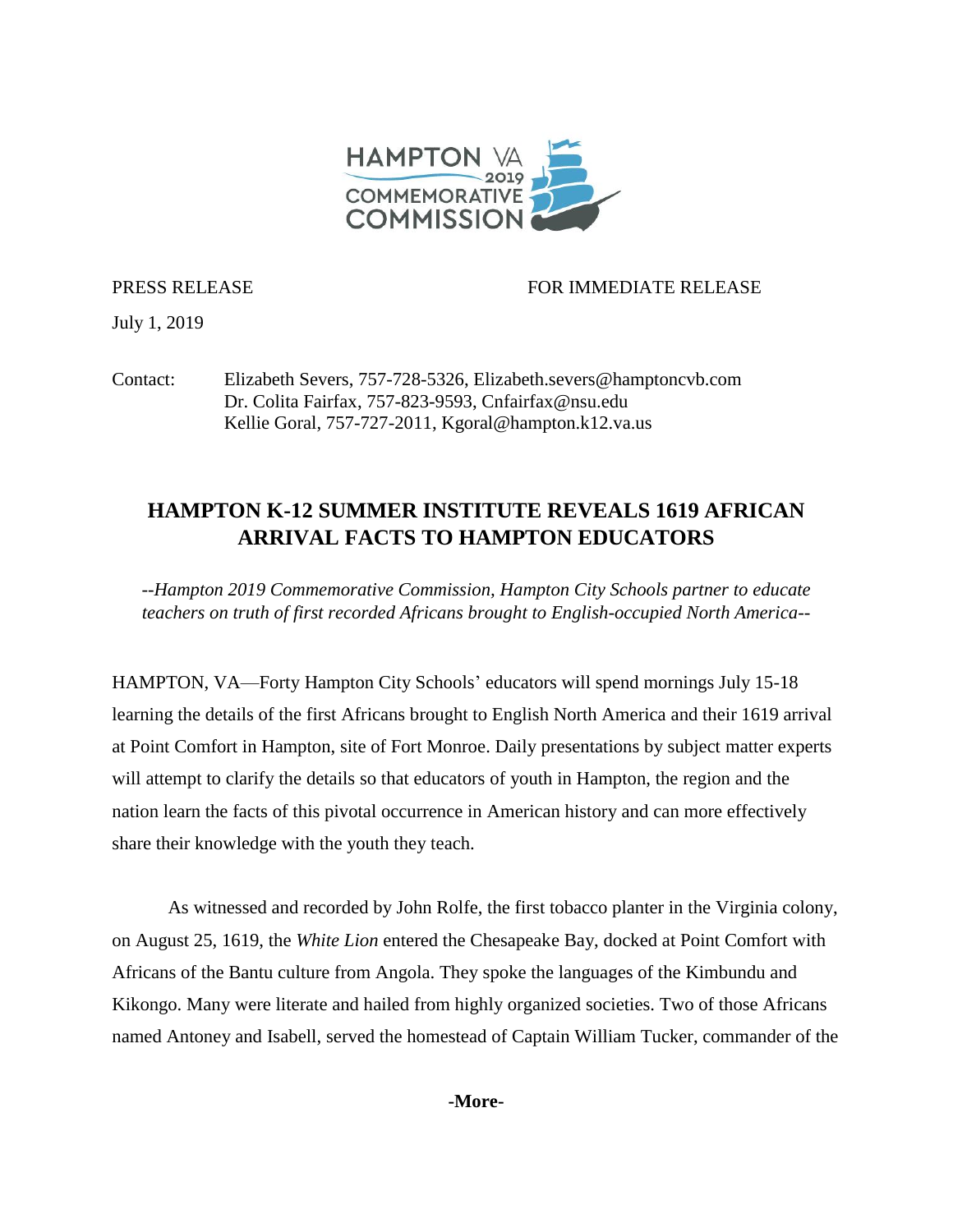## **Hampton K-12 Summer Institute Reveals 1619 African Arrival Facts to Hampton Educators – page 2**

fort at Point Comfort. The other arriving Africans were interspersed within the Virginia colony, from Elizabeth City County to Jamestown. Between 1623 and 1624, the union of Isabell and Antoney resulted in the birth and baptism of William Tucker, named for the person whose property they served. William Tucker is the first documented child of African descent born in English North America.

Hampton 2019 Commemorative Commission Co-Chair Dr. Colita Fairfax is among the discussion leaders that also include:

**Dr. Patrick Mbajeckwe**, Associate Professor of History at Norfolk State University, will educate about the culture of the Bantu and the Angolans who arrived at Point Comfort aboard the *White Lion* in present day Hampton. Dr. Mbajeckwe will present a history of Angola, the events which led to the kidnapping of African people, the travails of the *White Lion*, the Middle Passage, and African (Bantu—Angolan) cultural influences in America.

**Dr. Cassandra Newby Alexander**, Professor of History and Dean of the College of Liberal Arts at Norfolk State University, will address codified race-based laws and ways in which teachers may instruct such content in lesson plans. Dr. Alexander also serves on the Association for the Study of African American Life and History (ASAALH) Executive Council 400<sup>th</sup> Commemoration Committee and the Virginia 2019 American Evolution Committee.

**Dr. June Montgomery,** Retired Professor of Education will address curriculum and lesson plan content development reflecting the Point Comfort narrative. The presentation will include methods of instruction, ideas for educational creative modalities for each grade level, and bridge content to help students understand the contemporary relatability of the narrative.

Participating elementary, middle and high school teachers represent multiple disciplines including History, Special Education, General Education, English and Language Arts, Music, Library Media and Interdisciplinary Studies.

**-More-**